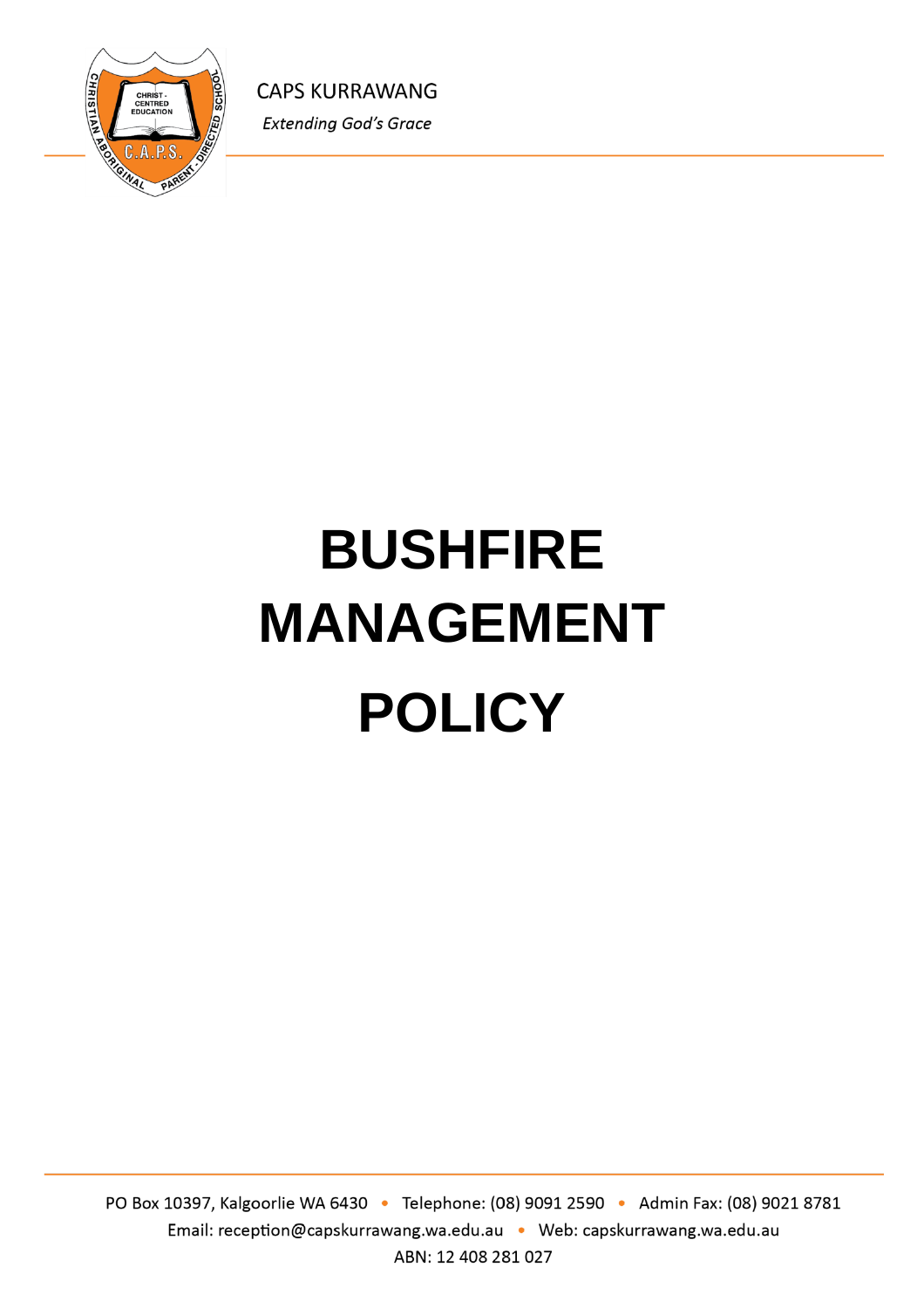| Name of policy      | <b>Bushfire Management Policy</b>                         |
|---------------------|-----------------------------------------------------------|
| Policy number       | <b>OP037</b>                                              |
| Date to be reviewed | February 2025                                             |
| Policy status       | Approved February 23rd 2021                               |
| Date effective      | February 23rd 2021                                        |
| Contact person      | Principal                                                 |
| Date for review     | Every four years or as required by<br>legislative changes |

Bushfire Management Policy February 2021 2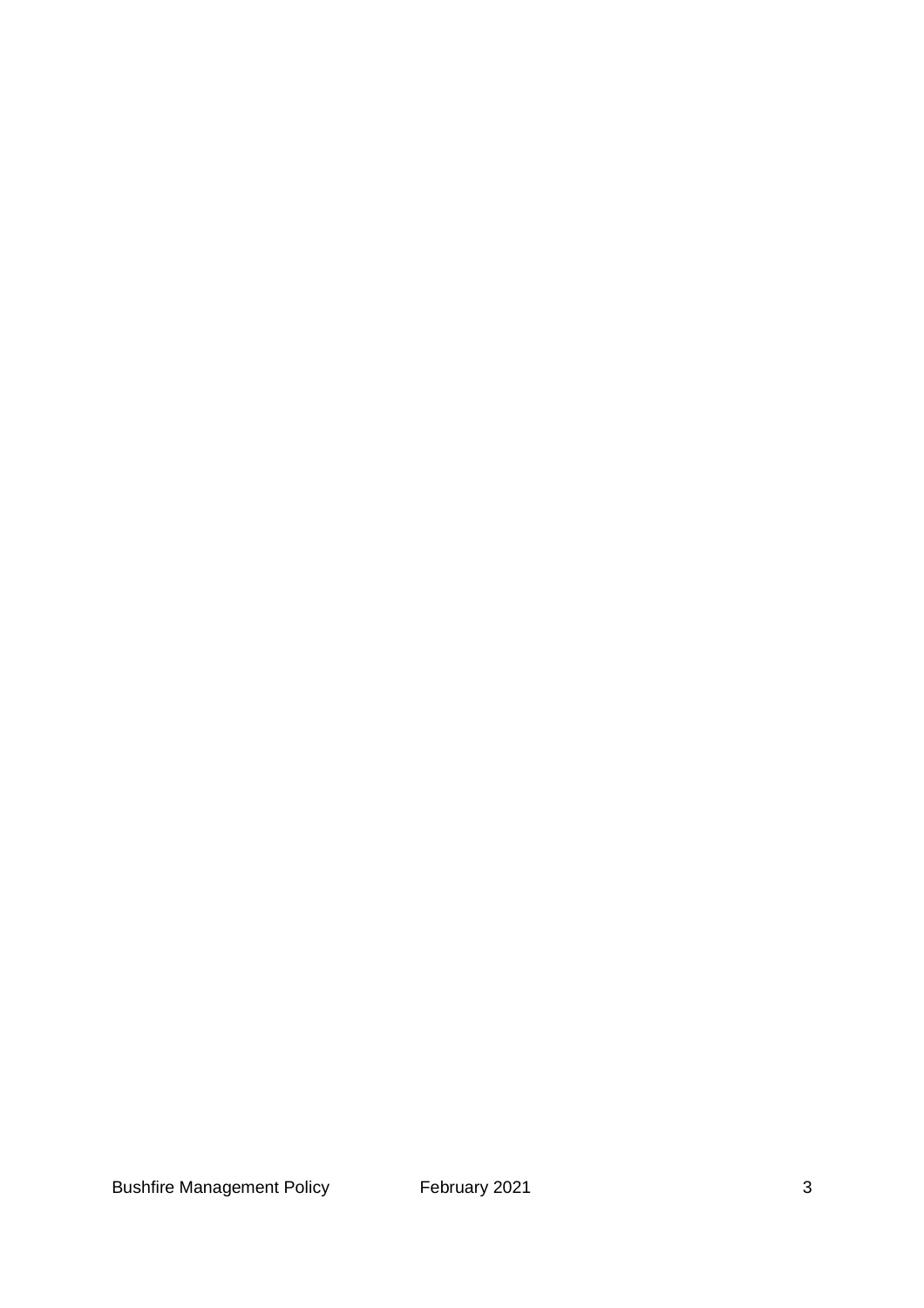# **CONTENTS**

| $\mathbf{1}$ . |  |
|----------------|--|
| 2.             |  |
| 2.1.           |  |
| 3 <sub>1</sub> |  |
| 3.1.           |  |
| 3.2.           |  |
| 3.3.           |  |
| 3.4.           |  |
| 4.             |  |
| 5.             |  |
| 5.1.           |  |
| 1.1.           |  |
| 1.2.           |  |
| 1.3.           |  |
| 1.4.           |  |
|                |  |
|                |  |

#### **1. POLICY STATEMENT**

This policy addresses the procedures to be followed in the case of a bushfire. CAPS Kurrawang is located in a natural bushland area and deemed to be at high risk as determined in consultation with a FESA representative. CAPS Kurrawang is committed to the safety and survival of students and staff at the school and on excursions.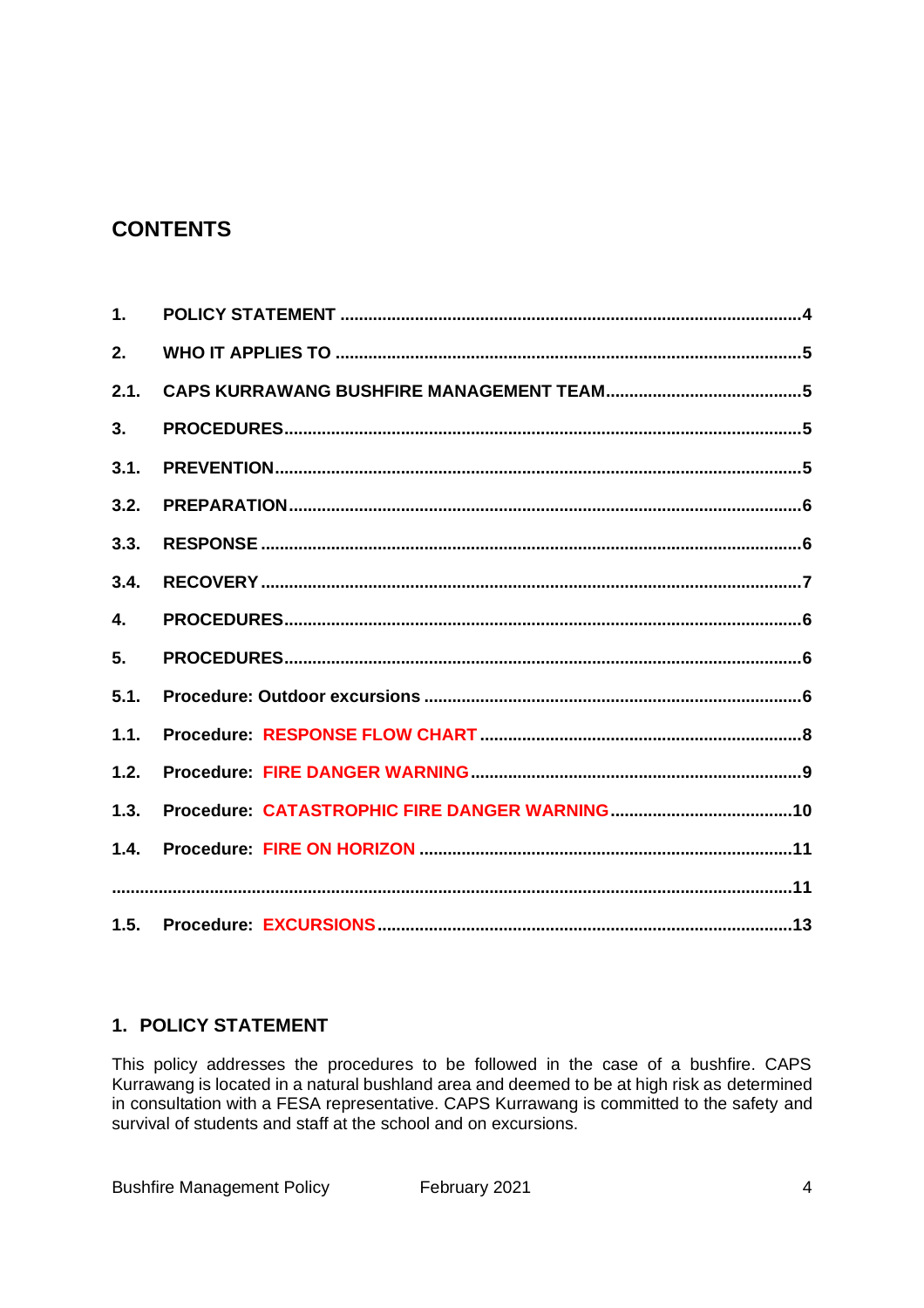### **2. WHO IT APPLIES TO**

The bush fire policy applies to all CAPS Kurrawang staff and students, volunteers, contract workers and visitors to identify and manage the risk in case of a fire danger warning or fire on the horizon.

#### **2.1.CAPS KURRAWANG BUSHFIRE MANAGEMENT TEAM**

All management team to have *BOM weather and Alert2Me* apps installed on their phone

**Incident Manager –** Kylie Meredith (Principal)

**Fire warden –** Megan O'Brien

**Grounds manager –** Dion Meredith

#### **3. PROCEDURES**

To prevent possible injury or loss of life the safest scenario is not to have students or staff at the school when a bushfire attacks. The most prevalent time for bushfires is from November to April.

The school's initial response is to always evacuate all students to the safer location and only stay as a last resort. Developing a safe, early evacuation procedure includes:

#### **3.1.PREVENTION**

- Principal to be thoroughly familiar with Emergency Management Plan and have a clear understanding of what will be required to evacuate whole school
- Review Bushfire procedures in Term 3 and check all emergency contact details.
- Walkie-talkies to be connected in office store room
- Identify emergency warning signal
- Prepare and check evacuation kits for buses
- Identify **Safer Location**
- Audit of school grounds to be conducted beginning of Term 4 and Term 1.
	- o Equipment checks
	- o Removing fuel from school grounds (pathways, playground, gutters) and buffer zone from fence line.
- Identify possible causes of fire and minimise their use on severe fire days. These might include, for example, use of lawn mowers, angle grinders and welders.
- Communication officer to check contact numbers on telephone tree beginning of Term 4 and 1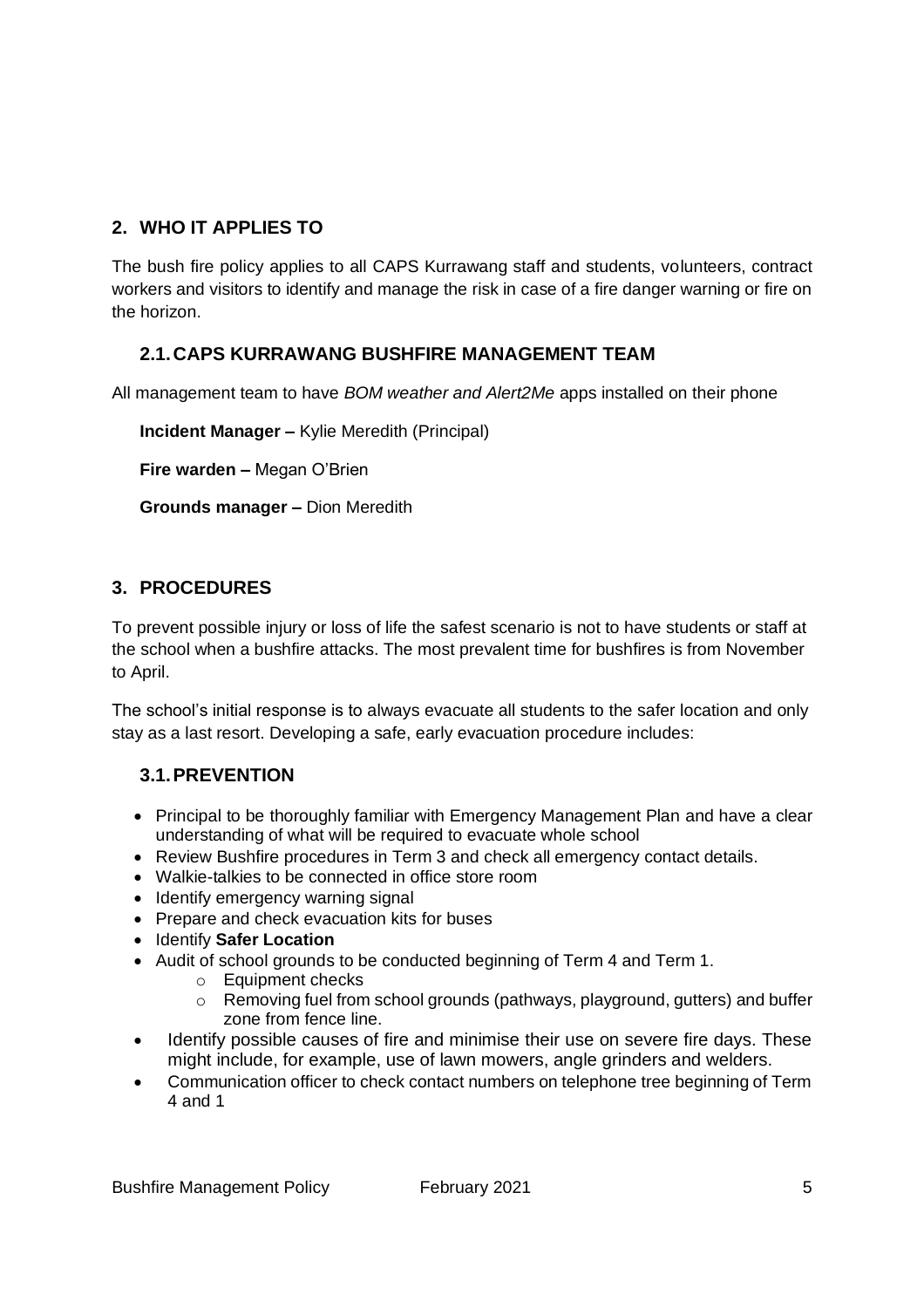### **3.2.PREPARATION**

- Bushfire Management Team and all staff members are thoroughly familiar with Emergency Management Plan and aware of their responsibilities.
- Bushfire Training for staff
- School visitors and relief staff are made aware of response plan at reception
- Advise school community of response plan
- Advise Local Emergency Agencies of Emergency Management Plan (including **Safer Location: Kalgoorlie – Boulder Baptist Church or Coolgardie – To Be Advised)**
	- o DFES Kalgoorlie
	- o LEMC Coolgardie Shire
- Continue to check school grounds for fire hazards
- Bushfire Management Team and classroom teachers to collect Walkie-talkies every morning from office during bushfire season
- Key bushfire messages to be incorporated into curriculum
- All school vehicles are to be fuelled, parked at the front of school and key left at office.
- Communication Officer to monitor BOM morning and afternoon during bushfire season, November to April.
- Evacuation Kits are in each bus
- Check and replace PPE if required
- First Aid Officer briefed and first aid kits checked in classrooms
- Test communication tree
- Practice evacuation drills as per compliance calendar

#### **3.3.RESPONSE**

#### **3.3.1. CLOSURE/EVACUATION**

- DFES catastrophic fire danger warning is issued the day before school is to be closed
- If catastrophic fire danger warning is issued on the day Incident Manager will implement evacuation plan
	- o Advise DFES
	- o Principal to inform Governing body
- DFES severe fire danger warning fire warning is issued will closely monitored, to determine if the school is to be closed and evacuated.

#### **3.3.2. STAY**

- Advise school community via communication tree
- Advise local emergency agencies
	- o DFES Kalgoorlie
	- o LEMC Coolgardie Shire

o

Bushfire Management Policy February 2021 6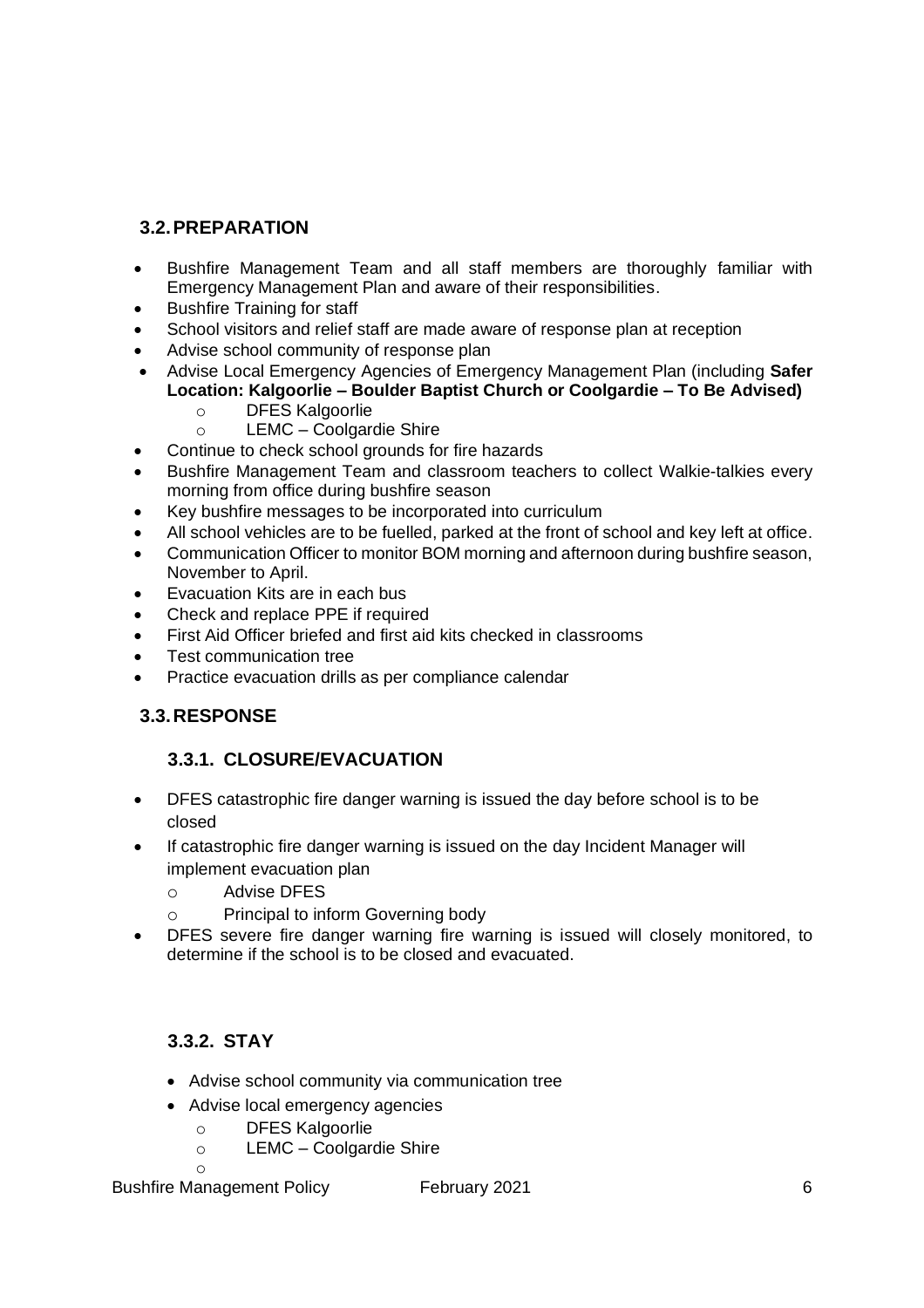- Advise Governing Body
- Calmly advise students and staff of bushfire and decision
- All students to evacuate to purple building and roll call of students. The big shed is not to be used under any circumstances
- Instruct students to remain calm, restrict their movements and keep them away from windows
- Bushfire management Team to:
	- o Shut off electricity and gas supplies
	- o Wet roof of classroom
	- o Watch for embers and attend to small spot fires
	- o Close windows and doors and block draughts to prevent the entry of smoke and embers

#### **3.4.RECOVERY**

- Assess any injured and administer first aid
- Reassure students and staff
- Counselling
- Relocation to safer location
- Communication with school community
- Assess school buildings to determine if continued education of children is possible
- Advise Governing Body, Non-Government School Regulation, AISWA
- Contact insurance companies
- Debrief with staff and review of procedures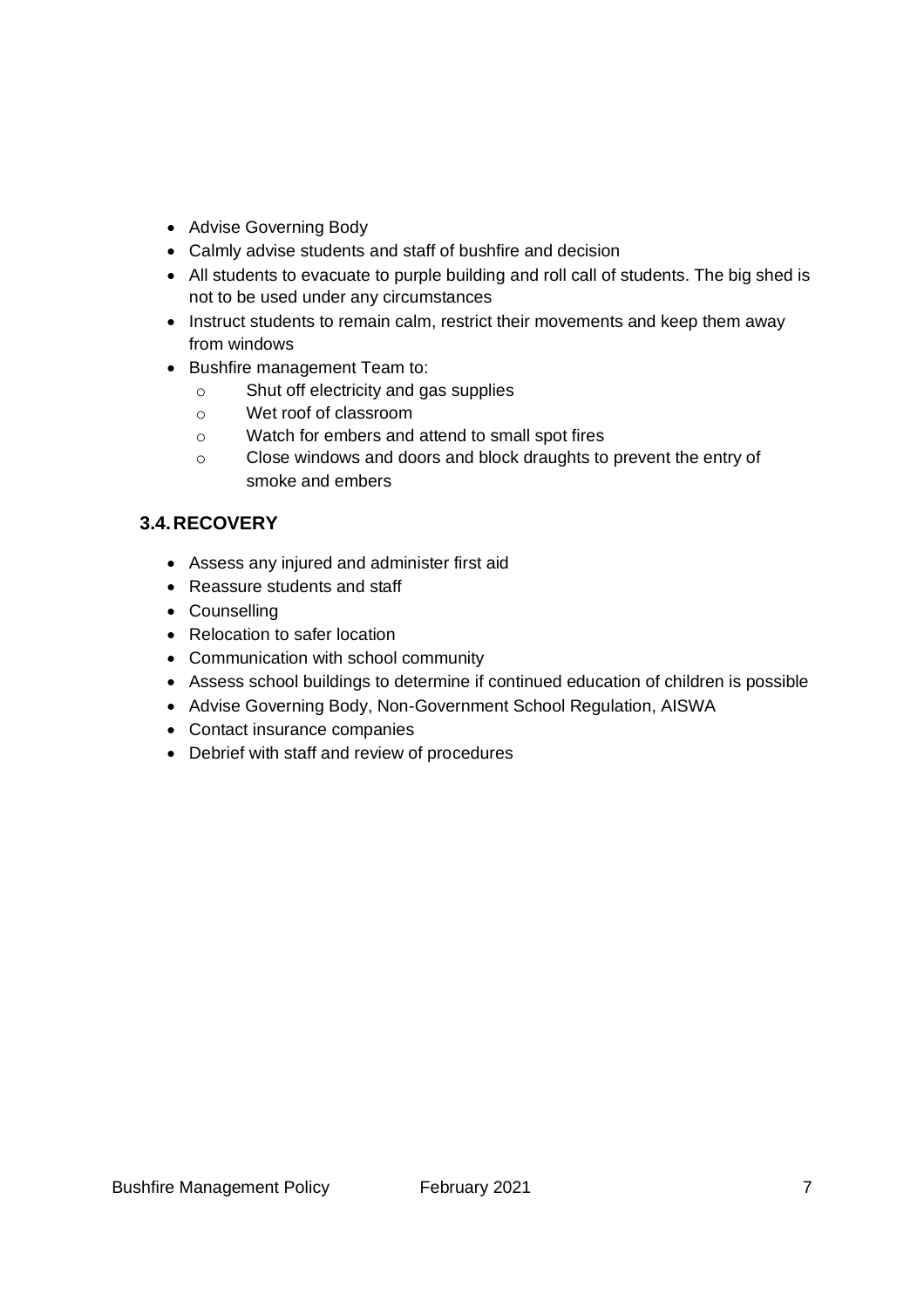#### **1.1.Procedure: RESPONSE FLOW CHART**

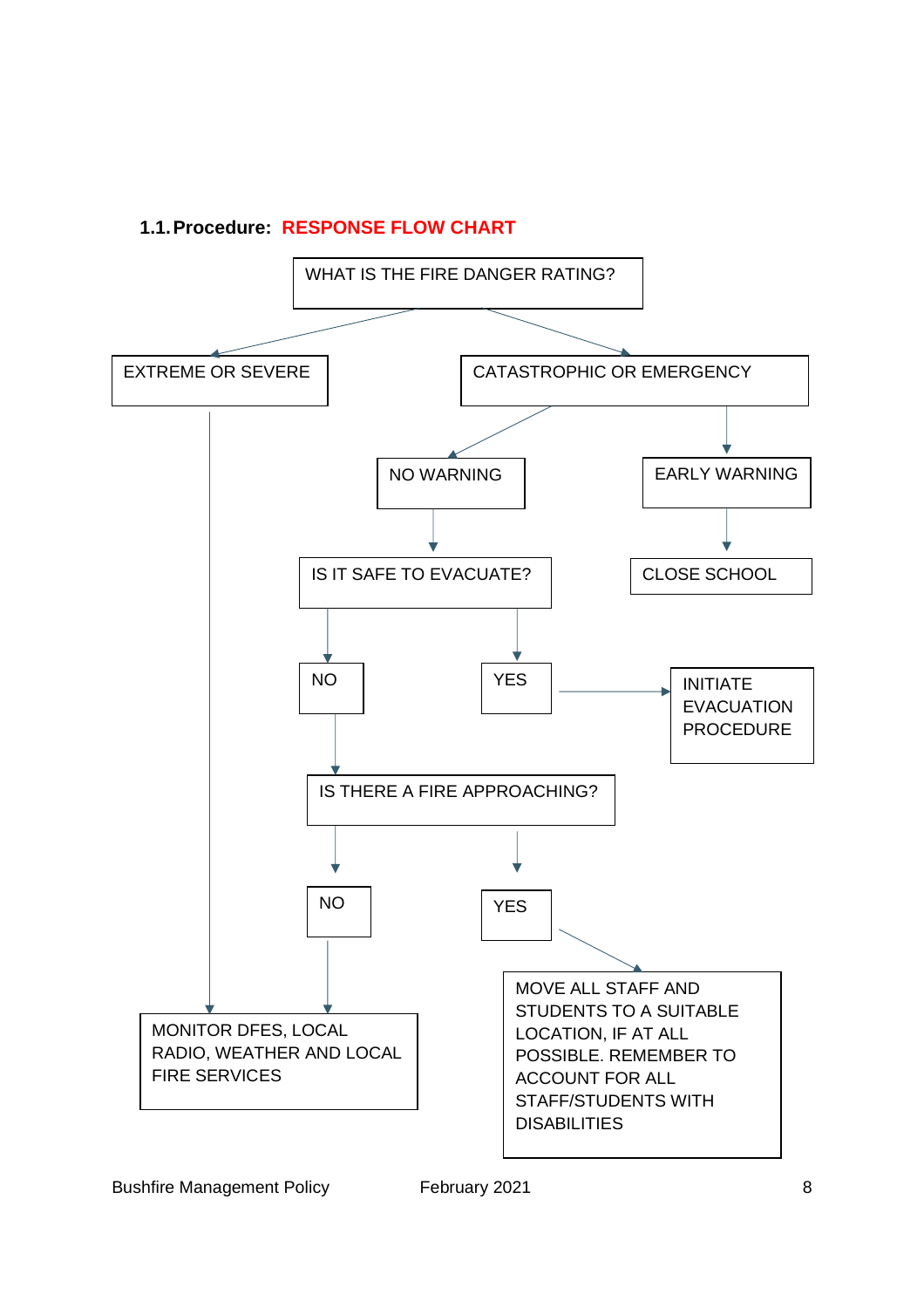#### **1.2.Procedure: FIRE DANGER WARNING**

Bushfire Management Flowchart

# **FIRE DANGER WARNING**

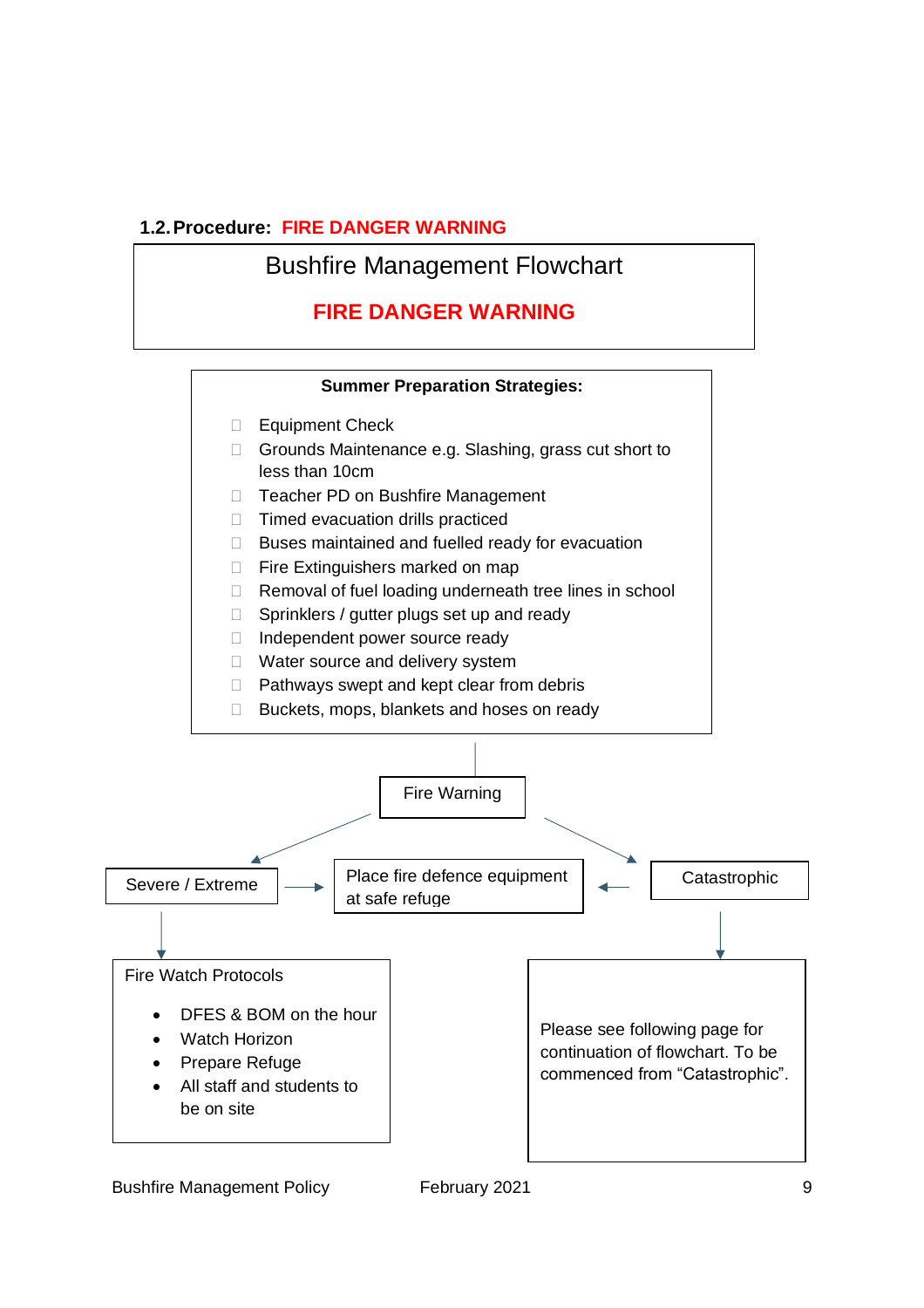## **1.3.Procedure: CATASTROPHIC FIRE DANGER WARNING**

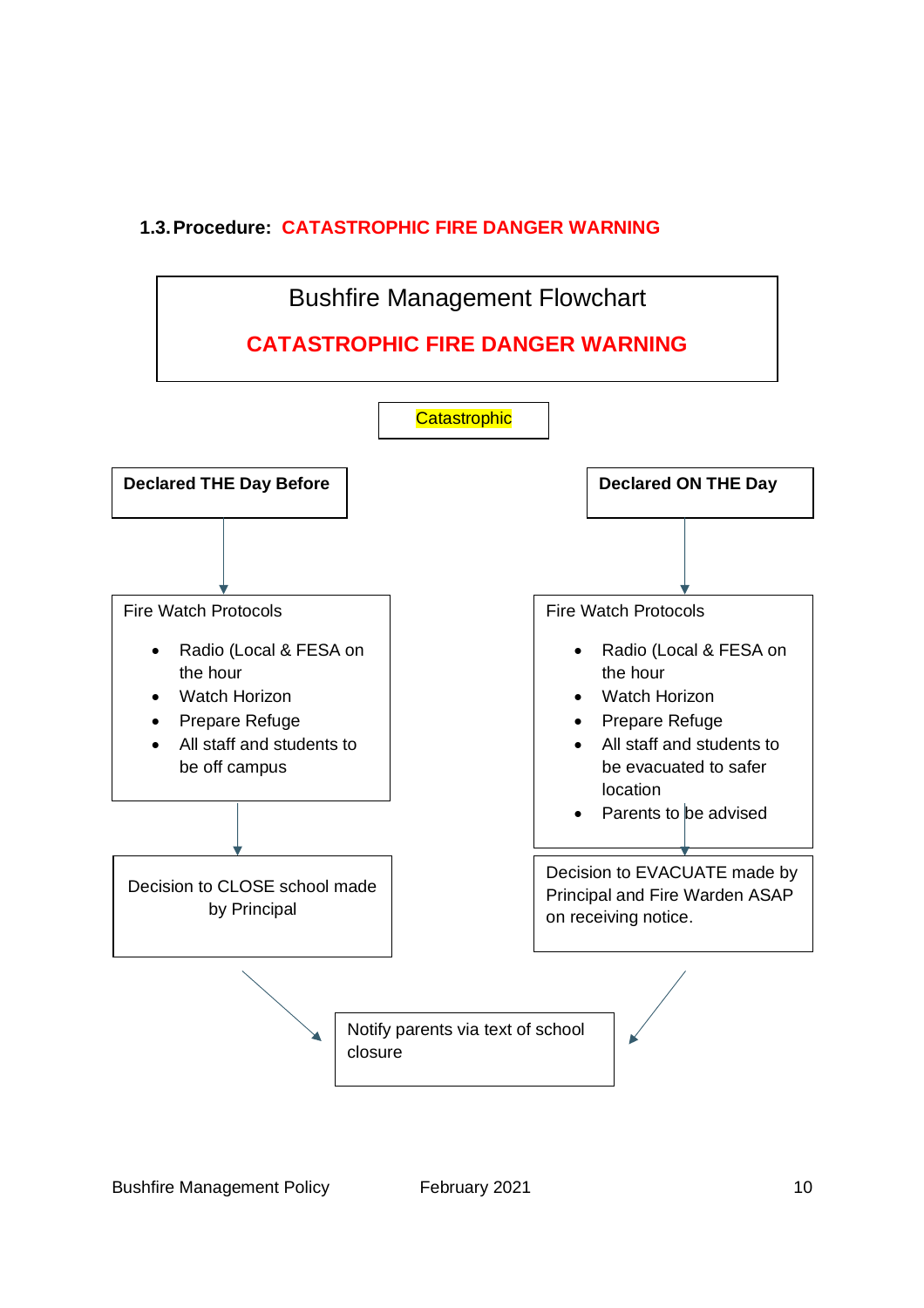#### **1.4.Procedure: FIRE ON HORIZON**

# Bushfire Management Flowchart **FIRE on Horizon** Preparation Strategies: Summer Preparation □ Equipment Check □ Grounds Maintenance e.g. Slashing, grass cut short to less than 10cm □ Teacher PD on Bushfire Management  $\Box$  Timed evacuation drills practiced  $\Box$  Buses maintained and fuelled ready for evacuation □ Fire Extinguishers marked on map □ Removal of fuel loading underneath tree lines in school **Refuge** • Sprinklers / gutter plugs set up and ready • Independent power source ready • Water source and delivery system

- Pathways swept and kept clear from debris
- Buckets, mops, blankets and hoses on ready

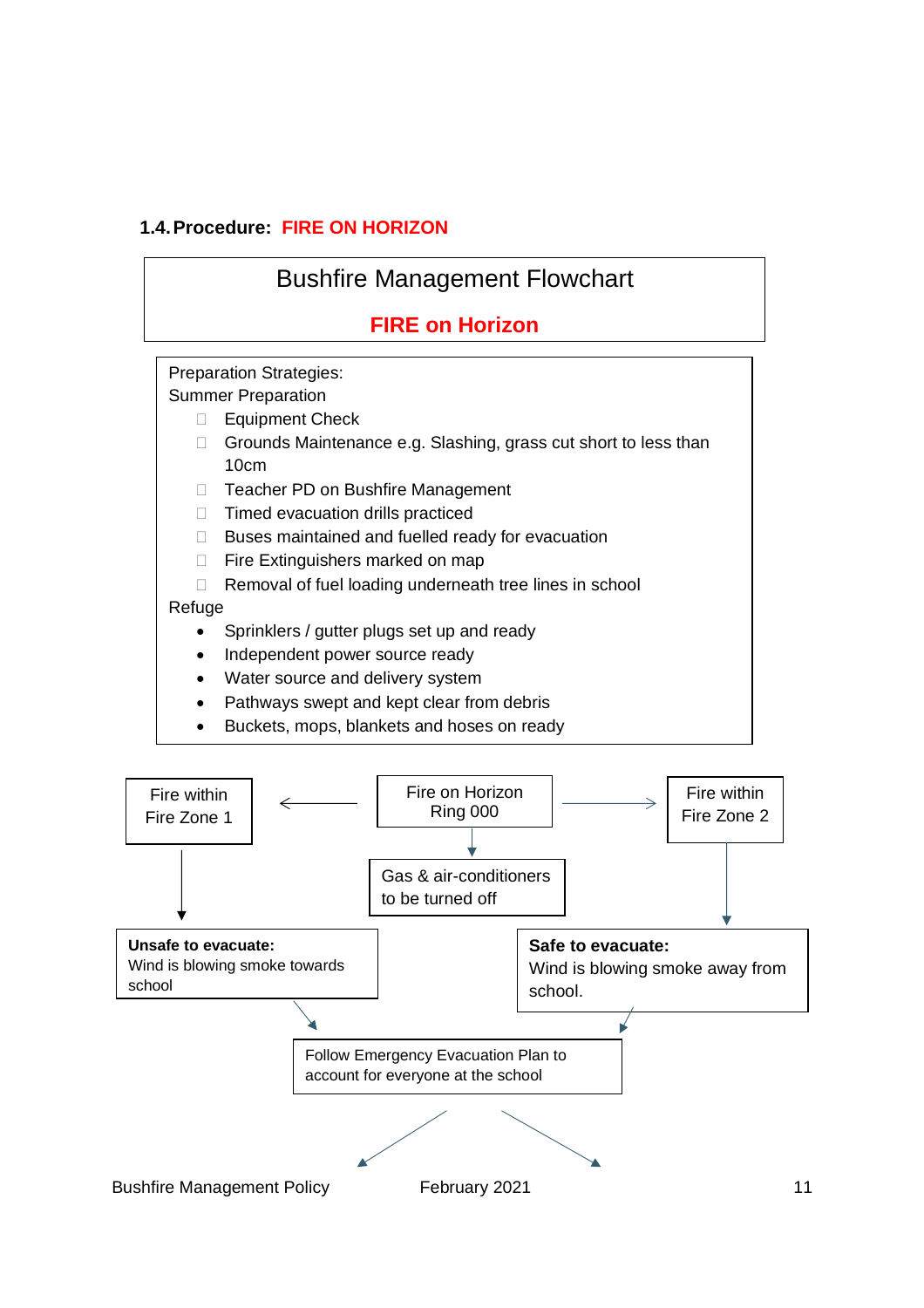Fire defence equipment is to be collected from buildings and Safe Refuge (Admin Building – School time) is to be prepared by Fire Warden and staff assigned by Fire

↓

Wardenburg<br>Wardenburg

Once everyone is accounted for staff and students are to move together to the safe refuge. Stay clear of windows and wait until the fire front passes.

As fire impact approaches, fire defence staff also move into safe refuge. When front has passed resume patrol for embers and spot fires

Staff and students remain at CAPS until all routes home deemed safe by FESA or emergency services

Once everyone is accounted for evacuation of school grounds is to take place by school buses in the direction Fire Warden deems

Do not return to CAPS until deemed safe by FESA or emergency services